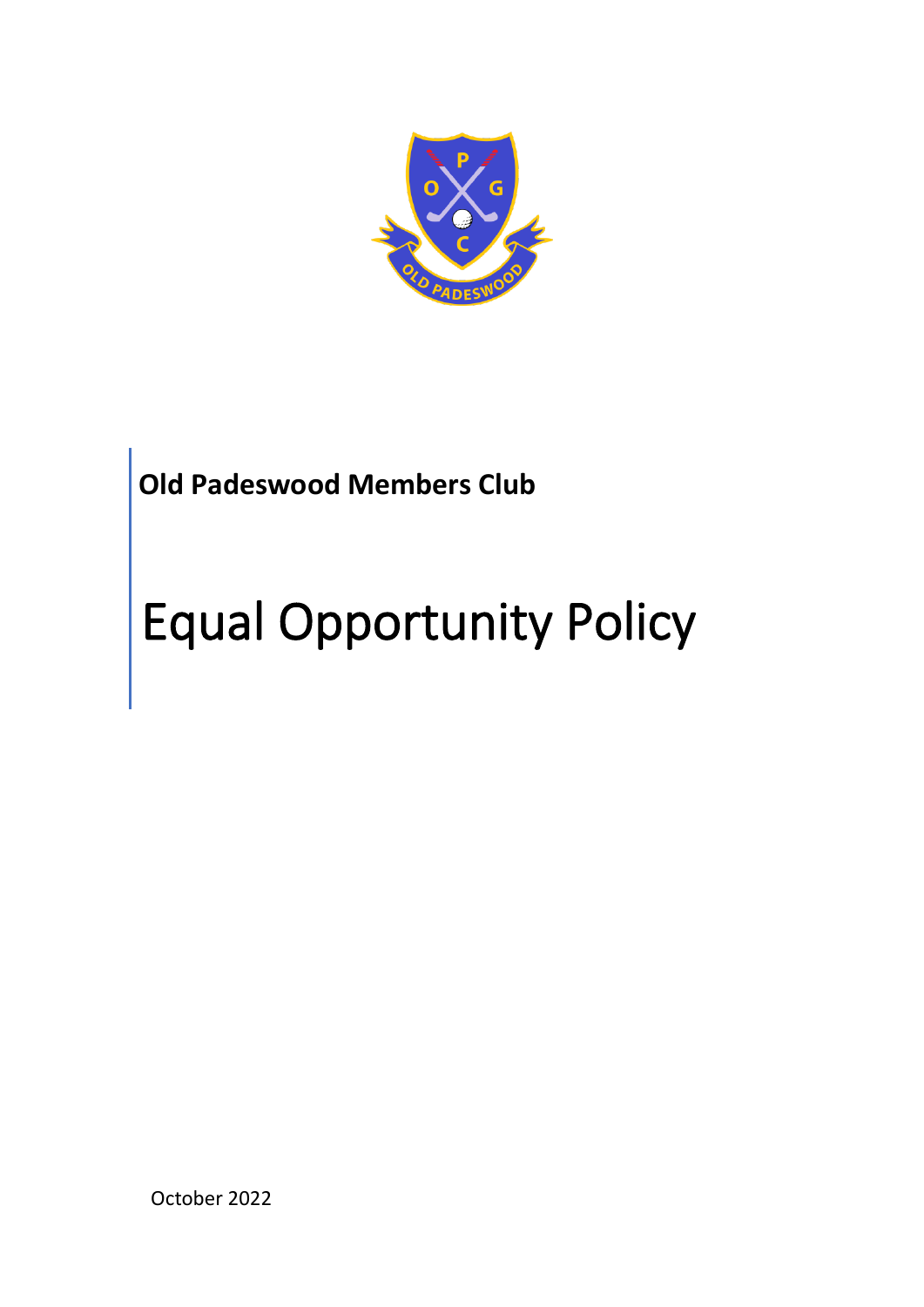## **Equal Opportunity Policy**

### **Statement of Intent**

The Old Padeswood Members Club [the Club] and such other companies and/or subsidiaries that are subject to the legal authority of the management committee/board of directors of the parent company, in compliance with the Equality Act 2010 or any statutory modification thereof, relevant English, UK and European legislation and all other statutory obligations, are resolute in their determination to pursue respective equality of status to all members, associate members, visitors, guests, volunteers, present and potential employees servants agents and service providers associated with those companies. We will endeavour to ensure that every person, as identified above, regardless of age, disability, gender reassignment, marriage and civil partnership, race, religion or belief, sex or sexual orientation, pregnancy and maternity has a genuine opportunity to participate to their full potential at all levels and in all roles within the Club.

## **Equality Policy**

In accordance with the Equality Statement of Intent agreed by Old Padeswood Members Club the management committee/board of directors of the club have produced the following Equality Policy. This policy shall be subject to annual review and shall remain effective (subject to minor changes determined only by legislation by the need to make reasonable adjustments to practices procedures and policies or as agreed by practical experience, in keeping with current legislation) during this period.

- A copy of this document is available to all paid staff, agents and service providers and volunteers of the Club together with its members, visitors, guests and associate members and its content will be covered in all induction programmes carried out or organised by the club for all such persons.
- No job application will be placed at a disadvantage by requirements or conditions which are not necessary to the performance of the job or which constitute unfair discrimination.
- All members, visitors, guests, associate members, employees, agents, service providers and volunteers have responsibilities to respect, act in accordance with and thereby support and promote the spirit and intentions of the policy.
- The policy will be available on the Club website and within the registration process, all electronic green fee enquiries will be automatically directed to the policy.
- All staff, agents and service providers will receive appropriate training.

#### **Membership**

- The Old Padeswood Members Club [the Club]) will ensure that each application for membership will be determined in accordance with the club's statement on equal opportunities. Other than the total maximum membership number as identified by the management committee/board of directors, no upper membership limits will be applied to any category of membership although to protect against the erosion of any group of members, the Club has agreed that a minimum of 30 spaces has been allocated to both genders. The Club may apply an upper limit on the numbers in any category provided that no category is determined by reference to any of the protected characteristics.
- All subscriptions fees are based on seven day membership and will be equal for all categories, save where the club have decided the need for positive action measures and have agreed to offer financial incentives to;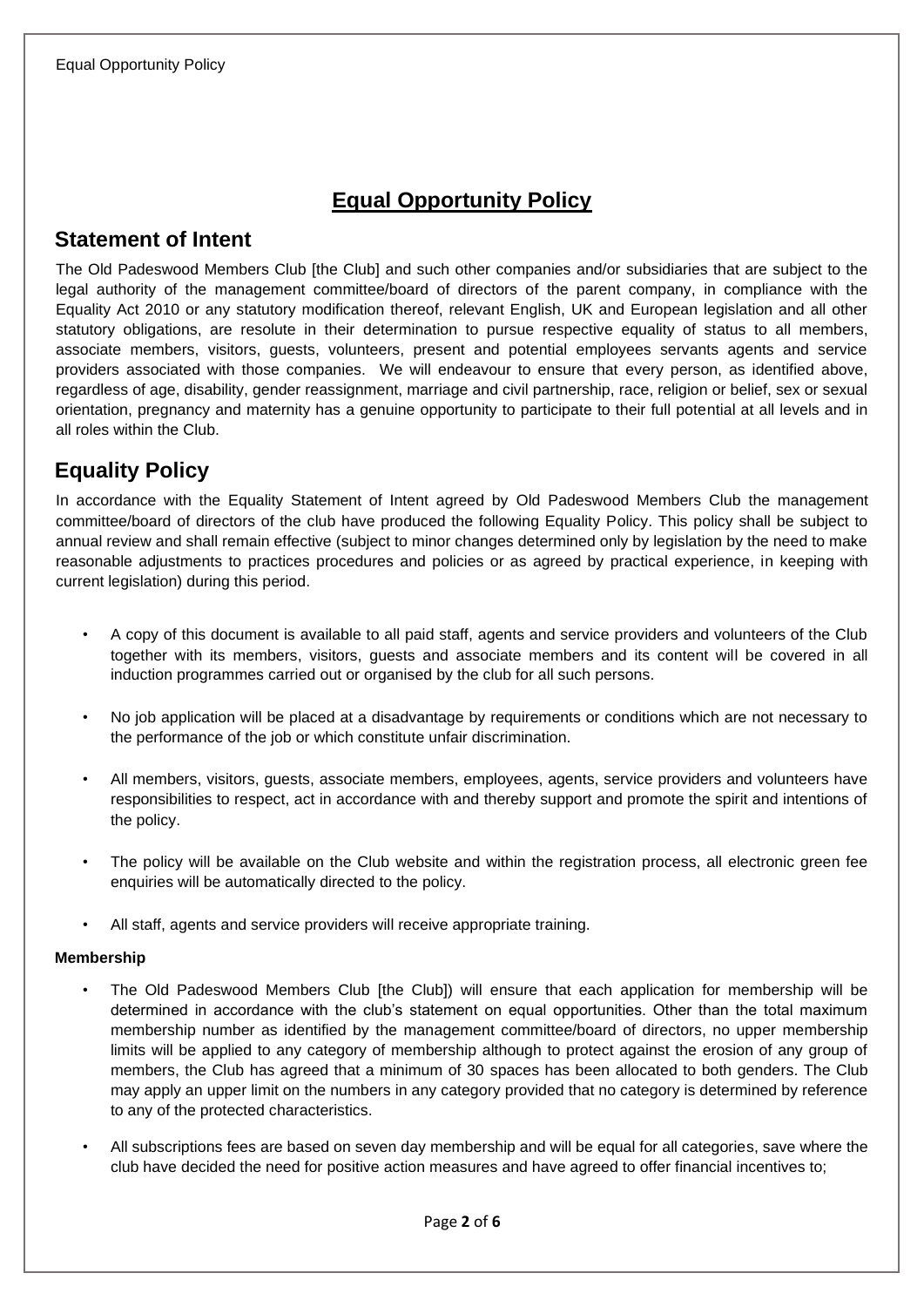- o alleviate disadvantage experienced by people who share a protected characteristic as identified above,
- $\circ$  o junior members for the duration of the specified membership status,
- $\circ$  encourage increased levels of membership to a pre-determined number within specific categories, which may include, for example, certain age groups or other selected under-represented groups.
- Such incentives shall only apply for the agreed duration of the specific recruitment drive initiative or until the requisite number of vacancies has been filled or, in the case of juniors, until such time as the member no longer qualifies under the age requirements of the junior section.
- Applications for membership will be as determined by the management committee/board of directors of the company and will comply with the requirements of the Equality Act 2010 or any statutory modification thereof. Applicants who are considered to be suitable for membership will be allocated membership on a first come, first served basis save that the committee/board of directors/management may in their absolute discretion but only where the number of members in an under-represented has fallen below the agreed minimum and solely to protect against the erosion of that group of members admit in preference to a member of another group an applicant who has a protected characteristic of the under represented group,

#### **Membership Rights**

- All material prepared, produced and distributed by, or on behalf of the Club will endeavour to promote a clear image of diversity within the club.
- Clear guidance and communication will be given to all members or individuals either governing or working for the Club on its commitment to Equity through the appropriate mediums.
- All participants at the Club, in whatever capacity shall receive fair and equitable treatment in all aspects of their membership.
- All members will have equal access to all joint function rooms and bars at all times save where acceptable similar facilities have been provided to allow single sex occupation at certain agreed times.
- Members who wish to transfer their category of membership shall have their request considered by the management committee/board of directors who will make their decision based on availability.
- All bye-laws introduced by the committee shall reflect fair and equitable treatment in respect of the club's practices policies and procedures they are designed to address.

#### **Officers of the Club Responsibilities**

The management committee/board of directors is responsible for ensuring that the Club operates in accordance with , the Constitution and the Rules and Bye Laws as written and updated from time to time and in conformity with the Equality Act 2010 or any statutory modification thereof.

- The management committee/board of directors shall be elected in accordance with the procedures as identified in the Constitution of the Club.
- Any member who meets the criteria for election to the committee/board, shall be encouraged to allow themselves to be nominated.

#### **Captaincy**

• There will be separate captains for each gender section of the club.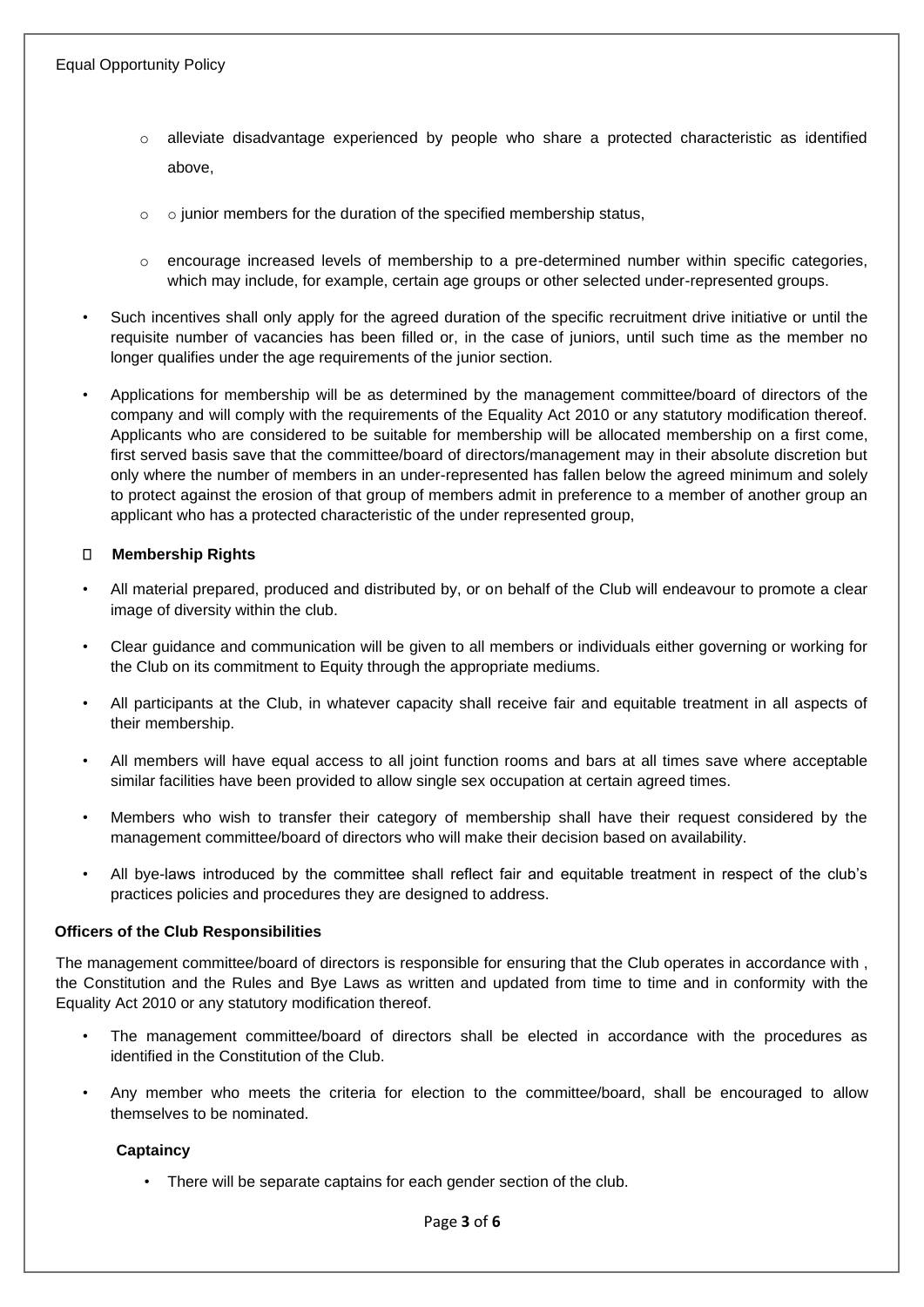- Proposals and nominations for each captaincy will be in accordance with the procedures as identified in the Constitution.
- Each captain shall comply with the responsibilities of captaincy as identified in the Constitution and shall represent their section of the club at all events that fall within their jurisdiction under those directions.
- In their year of office, the two captains shall share responsibility and authority for all club functions and will agree at the outset of their term of office those events which will be undertaken individually or jointly.

#### **Presidency/Club Captain/Chairman**

- In accordance with the Constitution there shall be a Club President/Captain who shall be selected in accordance with the procedure as identified in the Constitution.
- The President shall remain in office for a period of 2 years during which time he/she will officiate at those other functions where attendance and/or responsibility has not been previously agreed to be within the scope of the office of either of the two section captains.
- The Captain shall remain in office for a period of 1 year during which time he/she will officiate at those other functions where attendance and/or responsibility has not been previously agreed to be within the scope of the office of the President.
- The President/Captain may delegate responsibility to either or both of the section captains at his/her discretion.
- In the event that the President/Captain is unable to fulfil his/her duties at a particular event, the responsibility to attend on his/her behalf shall be agreed between the section captains.
- The President/Captain will review the Compliance Committee reports on an annual basis to establish progress against aims and ensure the Statement and Policy remain appropriate and effective

#### **Course access**

**General** All members shall enjoy equal access to the golf course(s) at all times save only where this is superseded by the limitations of any restricted access membership.

- Conditions of Entry to club competitions shall be as specifically identified in "The Terms and Conditions of Entry".
- The playing of designated trophy competitions shall take precedence within the competition calendar of the club. On such occasions and for the duration of the allotted tee reservation, the course will only be available to participants in the competition.
- Where it can be identified that the preponderance of male competitions denies equal access to females at weekends or at regular or particular times, the club will ensure that suitable alternative opportunities for weekend play for females are included in the playing calendar the details of which will be easily accessible by all members and will be included within the Membership Handbook and /or the Rules and Byelaws of the Club.
- Handicap Qualifying Competitions shall be open to all members and shall be played concurrently subject only to gender variations as determined by the Council of National Golf Unions (CONGU) Unified Handicapping Scheme. Tee time availability will be in accordance with the current tee time booking procedure.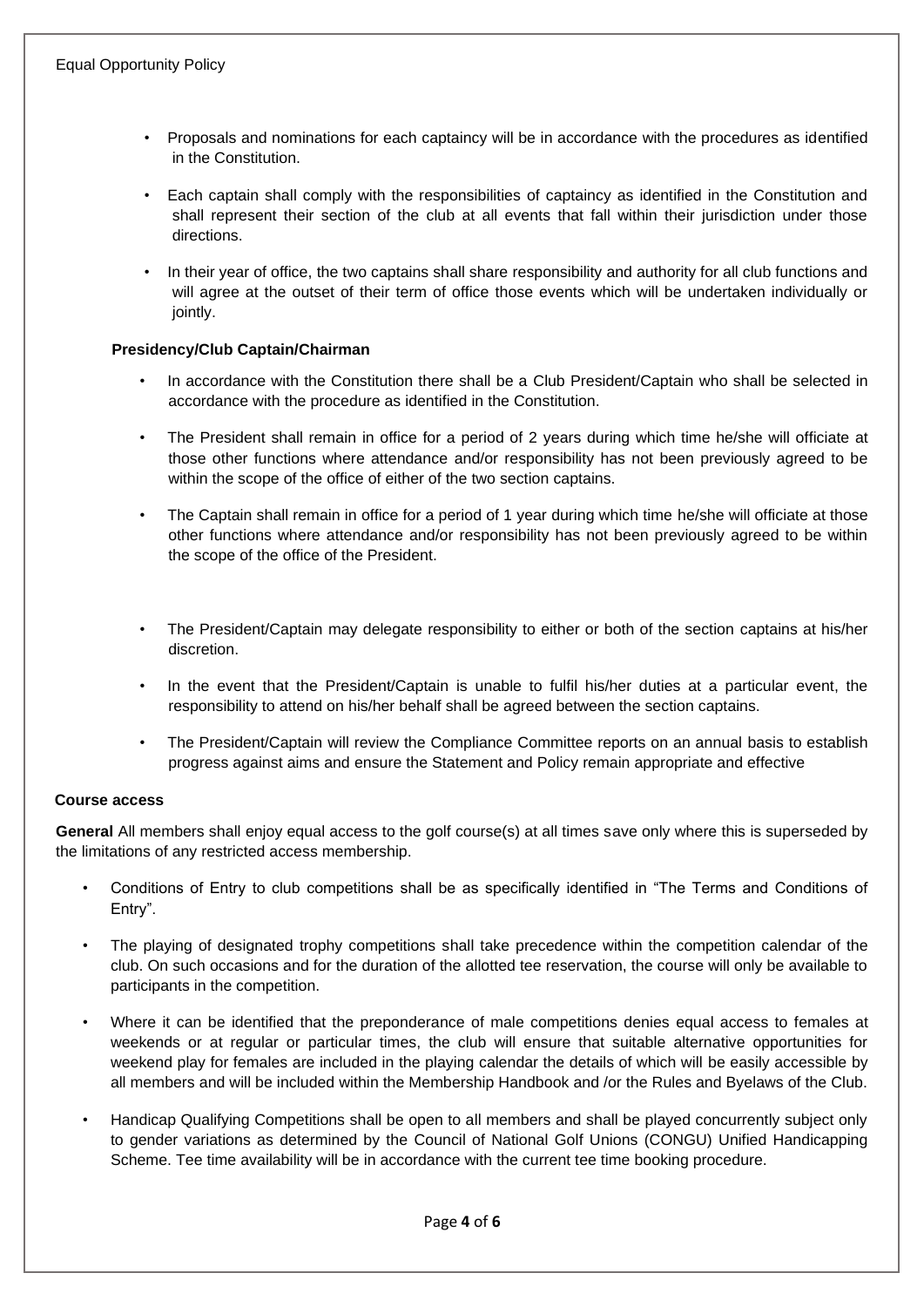- When general play conditions prevail, access to the course shall be in accordance with the tee time booking procedure and shall allow for equal access to all categories of members.
- Individual members will not be allowed to make tee time reservations on behalf of more than eight players (for fourball play) or three tee time slots (for play in threes).

#### **Exemptions**

The Club reserves the right to limit competition to specific age, gender or disability groups where this is necessary to ensure equitable, safe and equal competition. The Club will take positive action in providing opportunities to increase the inclusion of people from under-represented groups.

#### **Rules and Bye Laws**

The terms and conditions of membership and playing rights do not affect the R&A Rules of Golf relating to Etiquette nor the general Rules and Bye Laws of the Club.

#### **Compliance Committee**

Representatives from the committee/board will be selected to form a Compliance Committee to ensure that the requirements of the Equality Bill and the Terms and Conditions of this Equality Statement are being adhered to and to monitor and evaluate the interpretation of these documents.

- The President/Captain will review the Compliance Committee reports on an annual basis, to establish progress against aims and ensure the Statement and Policy remain appropriate and effective.
- The Compliance Committee shall report directly to the management committee/board of directors with whom overall responsibility for ensuring adherence to the Equality Bill and the Terms and Conditions of this Equality Statement rests.
- Selection to the compliance committee shall be in accordance with the Constitution.
- The committee will review process and operation to consider the level of compliance in relation to the legislation.
- The committee should identify areas and processes for change where necessary and make reasonable adjustments to this Statement of Intent and the Equality Policy as required.
- The committee should record their reasonable conclusions and track progress to completion of any changes that they recommend in consideration of the Act.

#### **Complaints**

The content of this document applies equally to members, associate members, visitors, guests, employees, servants, agents and service providers of the club. The President/Captain has overall responsibility to the management committee/board of directors for ensuring that the requirements of this document are implemented. The day to day responsibility for the Statement of Intent and Equality Policy will rest with the Secretary.

- Any complaint or grievance will be dealt with via the appropriate policy and procedures, e.g. Disciplinary Procedure, Grievance Procedure or Mediation process.
- Allegations of inequitable behaviour emanating from the actions of an employee of the club will be investigated in accordance with the terms and conditions of employment relating to that employee.
- Allegations of inequitable behaviour emanating from the actions of the club Professional or any of his staff who are members of the Professional Golfers Association (PGA) will be investigated in accordance with the